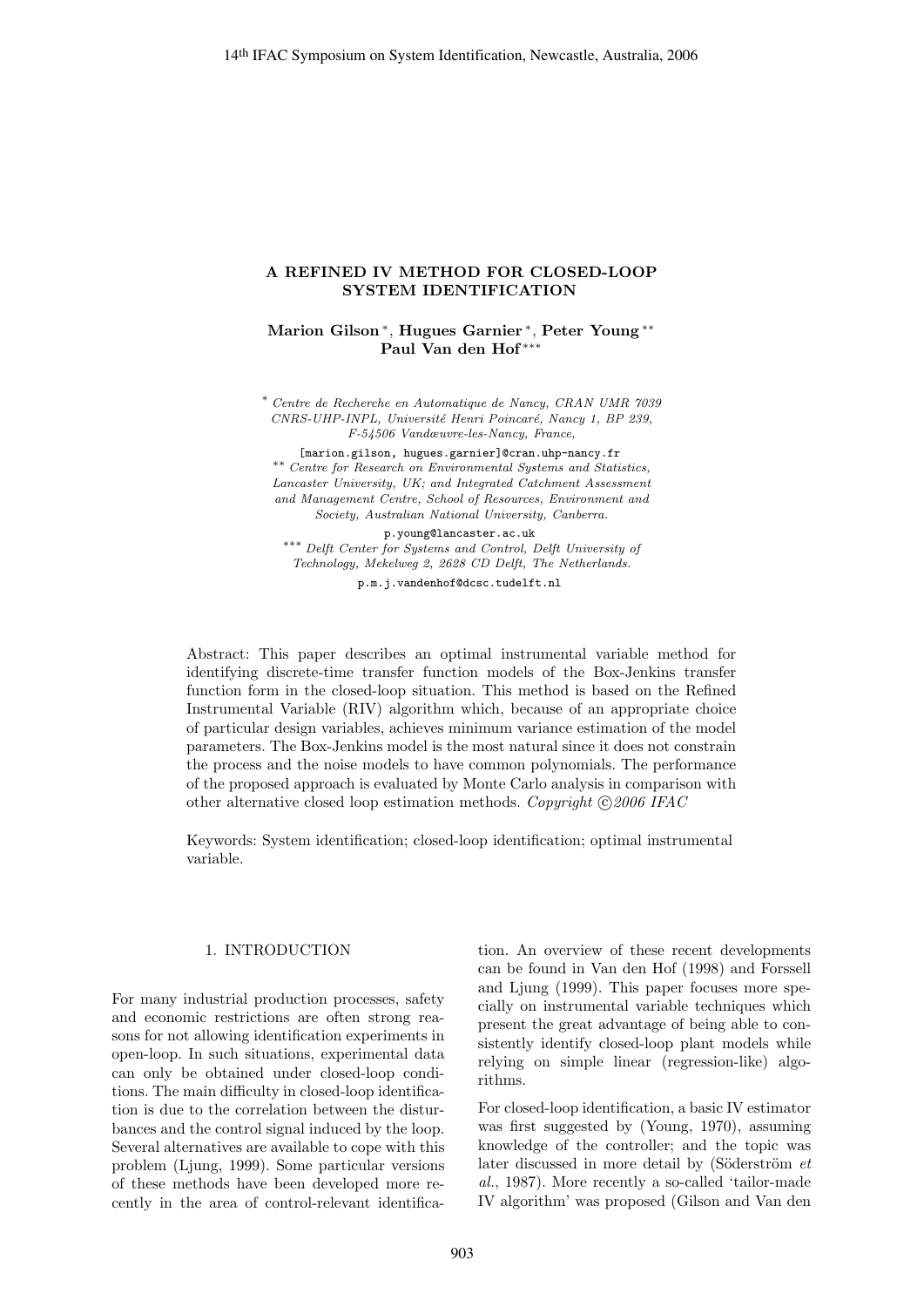Hof, 2001), where the closed-loop plant is parameterized using (open-loop) plant parameters. Then, an optimal variance result has been developed in the closed-loop extended IV identification case, revealing consequences for the choice of weights, filters and instruments (Gilson and Van den Hof, 2005). Two bootstrap techniques have been proposed: the first one aims at estimating an ARX model; and the second improves on this by utilizing a more accurate noise model with an ARARX structure. However, both methods still rely on a noise model having the same dynamics as the process model.

In this paper, we propose a new technique which is based on the identification of a more realistic Box-Jenkins (BJ) model where the process and the noise models are not constrained to have common polynomials. An apparent problem with this type of BJ model is that simple IV estimation cannot be used directly because the model is non-linearin-the-parameters. However, more sophisticated IV estimation overcomes this limitation. In particular, this paper proposes a solution based on the use of the iterative, optimal Refined Instrumental Variable (RIV) method of estimation (Young, 1976, 1984).

The paper is organized as follows. After the preliminaries, the lower bound of the covariance matrix in case of closed-loop identification is recalled in Section 3. Section 4 shows how the refined IV method provides an estimation approach to the closed loop estimation problem. Finally, in Section 6, the comparison between different IV methods is illustrated with the help of Monte Carlo simulation examples, demonstrating the efficacy of the proposed approach.





Fig. 1. Closed-loop configuration.

Consider a linear SISO closed-loop system shown in Figure 1. The process is denoted by  $G_0(z)$ and the controller by  $C_c(z)$ ;  $u(t)$  describes the process input signal,  $y(t)$  the process output signal and  $e_0(t)$  is a sequence of independent identically disturbed random variables of variance  $\lambda_0$ . The external signals  $r_1(t)$ ,  $r_2(t)$  are assumed to be uncorrelated with  $e_0(t)$ . For ease of notation, we also introduce the signal  $r(t) = r_1(t) + C_c(q)r_2(t)$ . With this notation, the data generating system becomes

$$
S: \begin{cases} y(t) = G_0(q)u(t) + H_0(q)e_0(t) \\ u(t) = r(t) - C_c(q)y(t) \end{cases} (1)
$$

The real plant  $G_0$  is considered to satisfy  $G_0(q)$  =  $B_0(q^{-1})/A_0(q^{-1})$ , while in these expressions  $q^{-1}$ is the delay operator, and the numerator and denominator degree is  $n_0$ .

A parameterized process model is considered

$$
\mathcal{G}: G(q,\theta) = \frac{B(q^{-1},\theta)}{A(q^{-1},\theta)} = \frac{b_1 q^{-1} + \dots + b_n q^{-n}}{1 + a_1 q^{-1} + \dots + a_n q^{-n}},
$$
\n(2)

and the process model parameters are stacked columnwise in the parameter vector

$$
\theta = [a_1 \cdots a_n \ b_1 \cdots b_n]^T \in \mathbb{R}^{2n}.
$$
 (3)

Furthermore, let us denote the open-loop regressor by  $\varphi(t) \in \mathbb{R}^{2n}$ , defined as

$$
\varphi^T(t) =
$$
  

$$
[-y(t-1)\cdots - y(t-n)u(t-1)\cdots u(t-n)]
$$
 (4)

If  $n = n_0$ , *i.e.* the plant  $G_0$  is contained in the chosen model set,  $y(t)$  can be written as

$$
y(t) = \varphi^T(t)\theta_0 + v_0(t) \tag{5}
$$

where  $\theta_0$  denotes the true parameters and  $v_0(t)$  =  $A_0(q^{-1})H_0(q)e_0(t)$ . Additionally we use the following notation for filtered data

$$
\varphi_f(t) = L(q)\varphi(t) \tag{6}
$$

where  $L(q)$  is a stable prefilter.

The objective is to estimate  $\theta_0$  while using the collected data  $y(t)$ ,  $u(t)$  and  $r(t)$  with or without knowledge of the controller.

Extended-IV. The well-known extended-IV estimate is given by (Söderström and Stoica, 1983)

$$
\hat{\theta}_{xiv}(N) = \arg\min_{\theta} \left\| \left[ \frac{1}{N} \sum_{t=1}^{N} z_f(t) L(q) \varphi^T(t) \right] \theta \right\|_{Q}^2
$$

$$
- \left[ \frac{1}{N} \sum_{t=1}^{N} z_f(t) L(q) y(t) \right] \Big|_{Q}^2, \qquad (7)
$$

where  $z_f(t)$  is the instrument vector and  $||x||_Q^2 =$  $x^TQx$ , with Q a positive definite weighting matrix.

By definition, the extended-IV estimate provides a consistent estimate under the following two conditions <sup>1</sup>

- $\mathbb{E}z_f(t)L(q)\varphi^T(t)$  is non singular,
- $\mathbb{E}z_f(t)L(q)v_0(t) = 0.$

<sup>&</sup>lt;sup>1</sup> The notation  $\mathbb{E}[.]=\lim_{N\to\infty}\frac{1}{N}\sum_{t=0}^{N-1}\mathbb{E}[.]$  is adopted from the prediction error framework of Ljung (1999)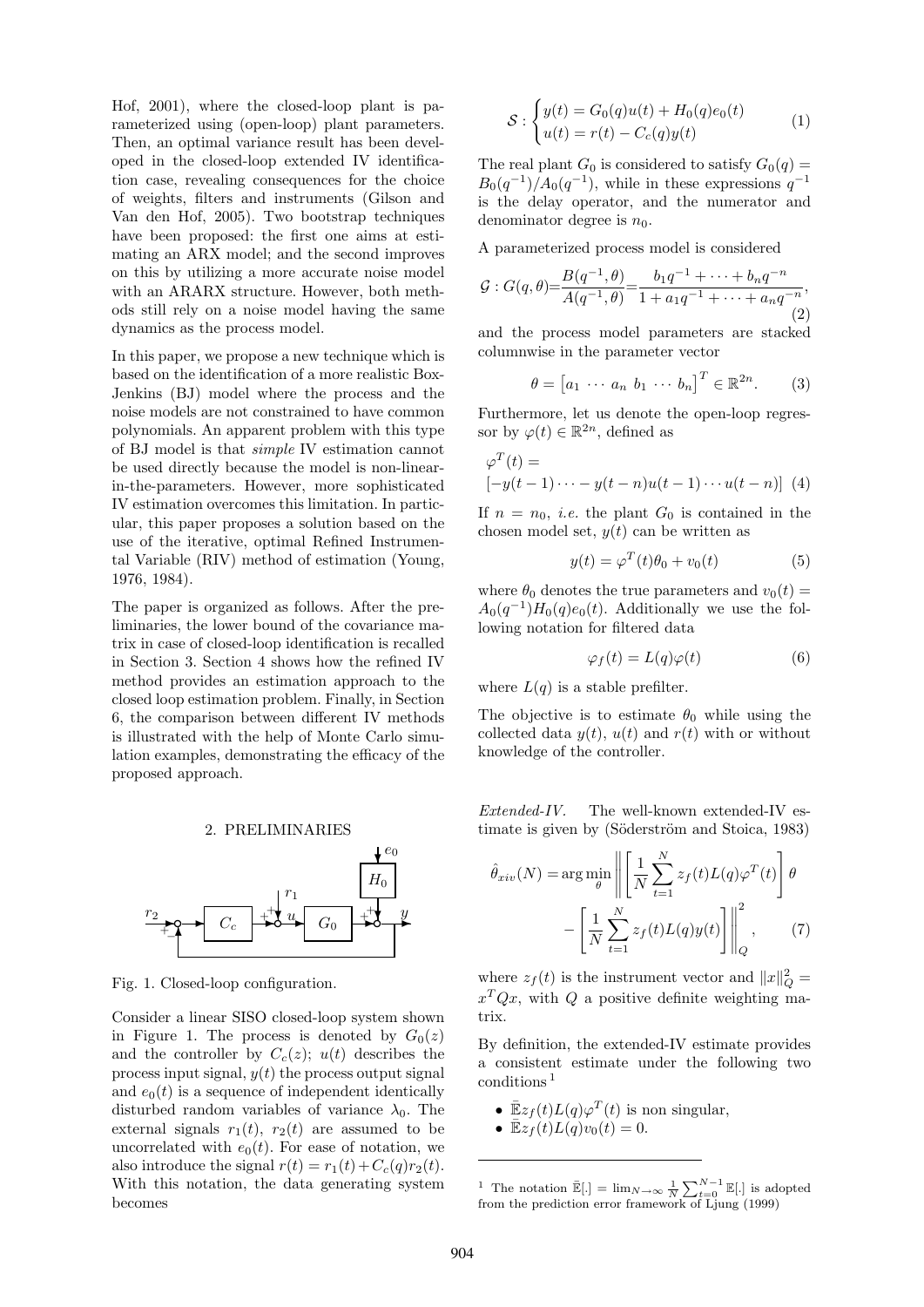#### 3. LOWER BOUND FOR AN IV METHOD

The choice of the instrumental variable vector  $z_f(t)$ , the number of instruments  $n_z$ , the weighting matrix  $Q$  and the prefilter  $L(q)$  may have a considerable effect on the covariance matrix  $P_{xiv}$ produced by the IV estimation algorithm. In the open-loop situation the lower bound of  $P_{xiv}$  for any unbiased identification method is given by the Cramer-Rao bound, which is specified in  $e.q$ .  $(Söderström and Stoica, 1983)$  and  $(Ljung, 1999)$ . The closed-loop situation has been investigated recently in Gilson and Van den Hof (2005), so only the main results are recalled here. It has been shown that a minimum value of the covariance matrix  $P_{xiv}$  as a function of the design variables  $z<sub>f</sub>(t)$ ,  $L(q)$  and Q exists under the restriction that  $z_f(t)$  is a function of the external signal  $r(t)$  only:

$$
P_{xiv} \ge P_{xiv}^{opt}
$$

with

$$
P_{xiv}^{opt} = \lambda_0 [\bar{\mathbb{E}} \tilde{\varphi}_f(t) \tilde{\varphi}_f^T(t)]^{-1},
$$
  
L(a)  $\tilde{\varphi}(t)$  and  $\tilde{\varphi}(t)$  is the noise- $t$ .

 $\tilde{\varphi}_f(t) = L(q)\tilde{\varphi}(t)$  and  $\tilde{\varphi}(t)$  is the noise-free part of  $\varphi(t)$ .

It is shown that the minimum variance result can be achieved by the following choice of design variables (see Gilson and Van den Hof (2005) for further explanations):

$$
Q = I \text{ and } n_z = 2n,\tag{8}
$$

$$
L(q) = \frac{1}{H_0(q)A_0(q^{-1})},\tag{9}
$$

$$
z_f(t) = L(q)\tilde{\varphi}(t). \tag{10}
$$

Using equations  $(7)$  and  $(8)-(10)$ , the optimal IV estimate is given by

$$
\hat{\theta}_{opt}(N) = \hat{R}_{z_f \varphi_f}^{-1}(N) \hat{R}_{z_f y_f}(N) \tag{11}
$$

with  $\hat{R}_{z_f \varphi_f}(N)$  =  $1/N \sum_{t=1}^{N} z_f(t) \varphi_f^T(t),$  $\hat{R}_{z_f y_f}(N)$  =  $1/N \sum_{t=1}^{N} z_f(t)y_f(t)$ ; and where both the open-loop regressor  $\varphi_f(t) = L(q)\varphi(t)$ and the output  $y_f(t) = L(q)y(t)$  are filtered by  $L(q)$  (9).

Note that the optimal IV estimator can only be obtained if the true noise model  $A_0(q^{-1})H_0(q)^2$ is exactly known and therefore optimal accuracy cannot be achieved in practice.

### 4. REFINED INSTRUMENTAL VARIABLE ESTIMATION IN THE CLOSED LOOP (RIVCL)

Based on the results presented in the previous section, it is necessary to take care so that

- a model of  $A_0H_0$  is available in order to construct the prefilter  $L(q)$  and the instruments  $z_f(t)$ ,
- the noise free part of the regressor  $\tilde{\varphi}(t)$  is needed.

In this connection, while the choice of the instruments and prefilter in the IV method affects the asymptotic variance of the parameter estimates, the consistency properties are generically secured. This suggests that minor deviations from the optimal value (which is not available in practice) will only cause second-order effects in the resulting accuracy. Therefore it is considered sufficient to use consistent, but not necessarily efficient estimates of the dynamics and of the noise when constituting the instrument and the prefilter (Ljung, 1999). In addition, when obtaining the necessary preliminary models, estimation is restricted to linear regression estimates in order to keep the computational procedures simple and tractable. Several attempts have been proposed to handle this problem in closed-loop (see Gilson and Van den Hof (2005) for more details). These previous solutions have used bootstrap techniques since this alternates between computing the vector parameter and forming the new regressor and instruments.

As the optimal IV estimation only requires verification of the assumption  $G_0 \in \mathcal{G}$  (and not  $S \in \mathcal{M}$ , the first possibility consists of estimating a simple ARX model without any specific noise model identification:

$$
\mathcal{G}: A(q^{-1})y(t) = B(q^{-1})u(t) + e(t)
$$

Although the results are consistent, it is worth while considering improved noise model estimation in order to construct a more accurate estimate (closer to (11)). One improvement is to use the following ARARX structure (Gilson and Van den Hof, 2005)

$$
A(q^{-1})y(t) = B(q^{-1})u(t) + \frac{1}{D(q^{-1})}e(t)
$$

However, this approach still relies on a noise model having the same dynamics as the process model. A superior alternative is to consider a closed loop BJ Transfer Function (TF) model defined as

$$
\mathcal{G}: y(t) = \frac{B(q^{-1})}{F(q^{-1})}u(t) + \frac{C(q^{-1})}{D(q^{-1})}e(t) \qquad (12)
$$

and 
$$
u(t) = r(t) - C_c(q)y(t)
$$
. (13)

For most practical purposes, this model is the most natural since it does not constrain the process and the noise models to have common polynomials. The problem introduced by considering (12), however, is that the model is non-linear-in-the-parameters so that simple IV estimation cannot be directly applied.

<sup>&</sup>lt;sup>2</sup> Although  $A_0H_0$  is referred to as "noise model" it also involves knowledge of  $G_0$  through its denominator  $A_0$ .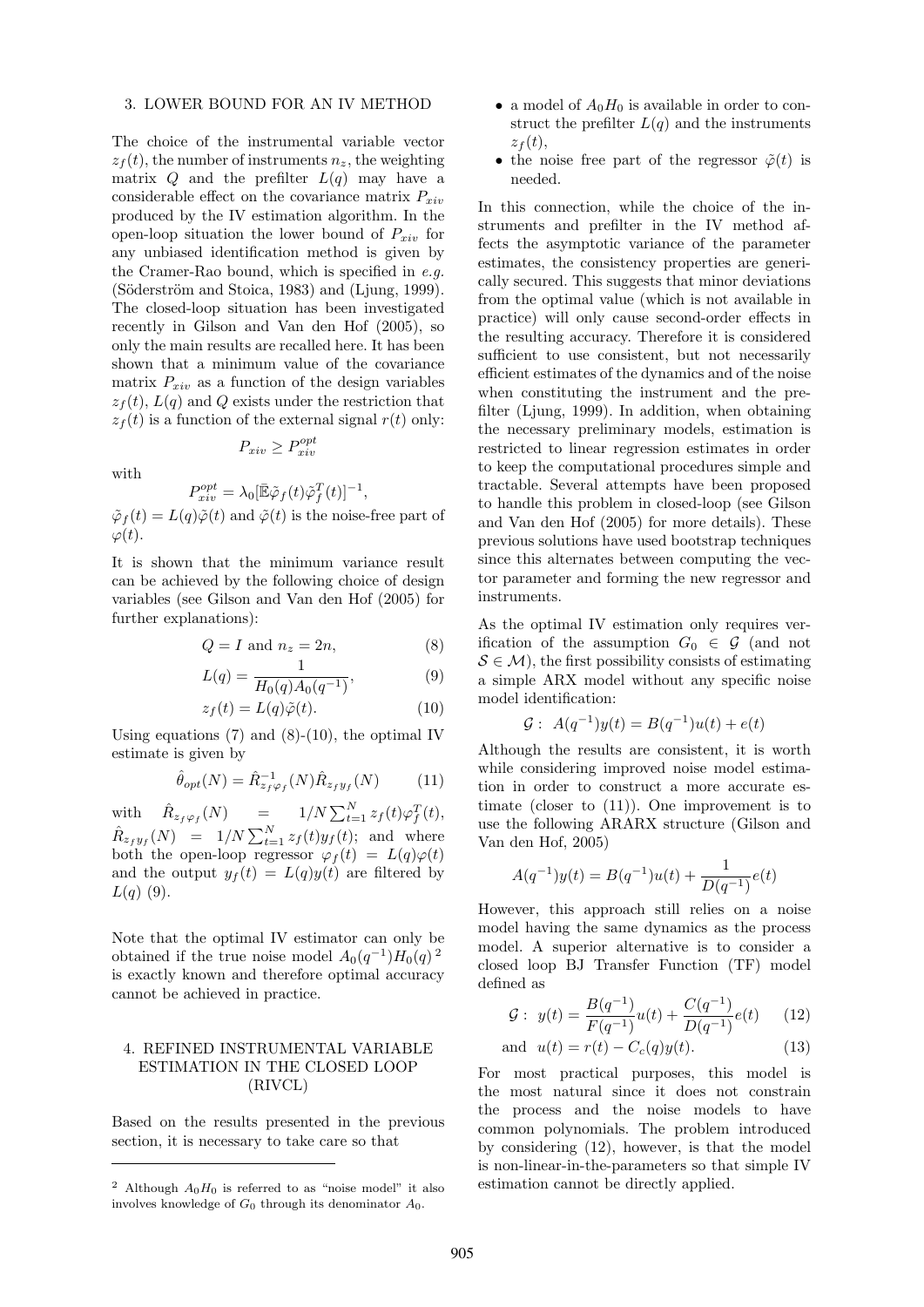Fortunately, this problem of nonlinear estimation can be overcome by utilizing the iterative Refined Instrumental Variable (RIV) method (see Young, 1976, 1984) that is available in the CAPTAIN Toolbox for Matlab <sup>3</sup> . The simplest explanation of this method is to consider the usual Prediction Error Minimization (PEM) approach within an Optimal Generalized Equation Error setting (Young, 1985a). Here, a suitable error function  $\varepsilon(t)$  is given by

$$
\varepsilon(t) = \frac{D(q^{-1})}{C(q^{-1})} \left[ y(t) - \frac{B(q^{-1})}{F(q^{-1})} u(t) \right].
$$
 (14)

This error function is clearly nonlinear in the parameters of the unknown polynomials. However it can be written alternatively as

$$
\varepsilon(t) = \frac{D(q^{-1})}{C(q^{-1})F(q^{-1})}[F(q^{-1})y(t) - B(q^{-1})u(t)],
$$
 or

$$
\varepsilon(t) = F(q^{-1})y_f(t) - B(q^{-1})u_f(t), \qquad (15)
$$

where

$$
\begin{cases} y_f(t) = L(q)y(t) \\ u_f(t) = L(q)u(t), \end{cases} \text{ with } L(q) = \frac{D(q^{-1})}{C(q^{-1})F(q^{-1})}. \tag{16}
$$

Equation (15) is now linear-in-the-parameters of the transfer function model, so that IV methods could be used to estimate the parameters if it were possible to perform the prefiltering operations in (16). In practice, of course, the parameters of the filter  $L(q)$  (16) are unknown a priori and so the prefiltering operations must be made adaptive with the iterative RIV algorithm.

### 5. THE ITERATIVE REFINED IV METHOD

The outline of RIV algorithm for the Box-Jenkins model within the closed-loop context (RIVCL) is given below. For ease of notation, the following simplified BJ model with AR noise (as used in the CAPTAIN RIV routine) will be considered here  $4$ :

$$
y(t) = \frac{B(q^{-1})}{F(q^{-1})}u(t) + \frac{1}{D(q^{-1})}e(t)
$$

**1**. *Estimate an ARX model* Postulate an ARX model

$$
F(q^{-1}, \theta)y(t) = B(q^{-1}, \theta)u(t) + e(t)
$$

Apply the LS method

$$
\hat{\theta}^{(0)} = \left[ \sum_{i=1}^{N} \varphi(t) \varphi^{T}(t) \right]^{-1} \sum_{i=1}^{N} \varphi(t) y(t), \qquad (17)
$$

where  $\varphi(t)$  is given by (4). This yields  $\hat{B}^{(0)}(q^{-1})$ and  $\hat{F}^{(0)}(q^{-1})$ . Denote the corresponding transfer function by  $\hat{G}^{(0)}(q)$ 

$$
\hat{G}^{(0)}(q) = \frac{\hat{B}^{(0)}(q^{-1})}{\hat{F}^{(0)}(q^{-1})}
$$

Set  $\hat{D}^{(0)}(q^{-1}) = 1$  and  $i = 1$ .

# **2**. *Compute an IV estimate using the estimated prefilter and previous IV estimate for generating the instruments.*

Generate the instruments as

$$
\begin{cases}\nL_{rivcl}^{(i-1)}(q^{-1}) = \frac{\hat{D}^{(i-1)}(q^{-1})}{\hat{F}^{(i-1)}(q^{-1})} \\
\hat{y}(t, \hat{\theta}^{(i-1)}) = \frac{\hat{G}^{(i-1)}(q)}{1 + C_c(q)\hat{G}^{(i-1)}(q)}r(t), \\
\hat{u}(t, \hat{\theta}^{(i-1)}) = \frac{1}{1 + C_c(q)\hat{G}^{(i-1)}(q)}r(t), \\
z_f(t) = L_{rivcl}^{(i-1)}(q) \\
\begin{bmatrix}\n-\hat{y}(t-1, \hat{\theta}^{(i-1)}) \dots - \hat{y}(t-n, \hat{\theta}^{(i-1)}) \\
\hat{u}(t-1, \hat{\theta}^{(i-1)}) \dots \hat{u}(t-n, \hat{\theta}^{(i-1)})\n\end{bmatrix}\n\end{cases}
$$

 $z_f(t)$  can be seen as an filtered estimation of the noise-free part of the regressor  $\varphi(t)$ . Determine the IV estimate using the prefilter and these instruments

$$
\hat{\theta}_{rivcl}^{(i)} = \left[\sum_{i=1}^{N} z_f(t)\varphi_f^T(t)\right]^{-1} \sum_{i=1}^{N} z_f(t)y_f(t), \tag{18}
$$

with

$$
\begin{cases}\n\varphi_f(t) = L_{rivcl}^{(i-1)}(q)\varphi(t) \\
y_f(t) = L_{rivcl}^{(i-1)}(q)y(t)\n\end{cases}
$$
\n(19)

This yields  $\hat{B}^{(i)}_{rivcl}(q^{-1})$  and  $\hat{F}^{(i)}_{rivcl}(q^{-1})$ . Denote the corresponding transfer function by  $\hat{G}^{(i)}_{rivcl}(q)$ 

$$
\hat{G}_{rivcl}^{(i)}(q) = \frac{\hat{B}_{rivcl}^{(i)}(q^{-1})}{\hat{F}_{rivcl}^{(i)}(q^{-1})}
$$

**3**. *Compute the residuals associated with the RIVCL estimates at iteration* i *and determine an AR model for these*. Let

$$
\hat{\omega}(t) = \hat{F}_{rivcl}(q^{-1})\tilde{y}_f(t) - \hat{B}_{rivcl}(q^{-1})\tilde{u}_f(t)
$$
\n
$$
\hat{y}_f(t) = 1/\hat{F}_{evcl}(q^{-1})\omega(t) \text{ and } \tilde{y}_f(t)
$$

with  $\tilde{y}_f(t) = 1/F_{rivel}(q^{-1})y(t)$  and  $\tilde{u}_f(t) =$  $1/\hat{F}_{rivcl}(q^{-1})u(t).$ 

Postulate an AR model for these residuals  $\hat{\omega}(t)$  in the form :

$$
D(q^{-1})\hat{\omega}(t) = e(t)
$$

Estimate  $D(q^{-1})$  by LS (or some alternative such as the ARMACEL procedure (Broersen, 2002)) and denote the result by  $\hat{D}_{rivcl}^{(i)}(q^{-1})$ .

<sup>3</sup> http://www.es.lancs.ac.uk/cres/captain/

<sup>&</sup>lt;sup>4</sup> the RIV algorithm in CAPTAIN will shortly be updated to allow for the full BJ model estimation with an ARMA noise model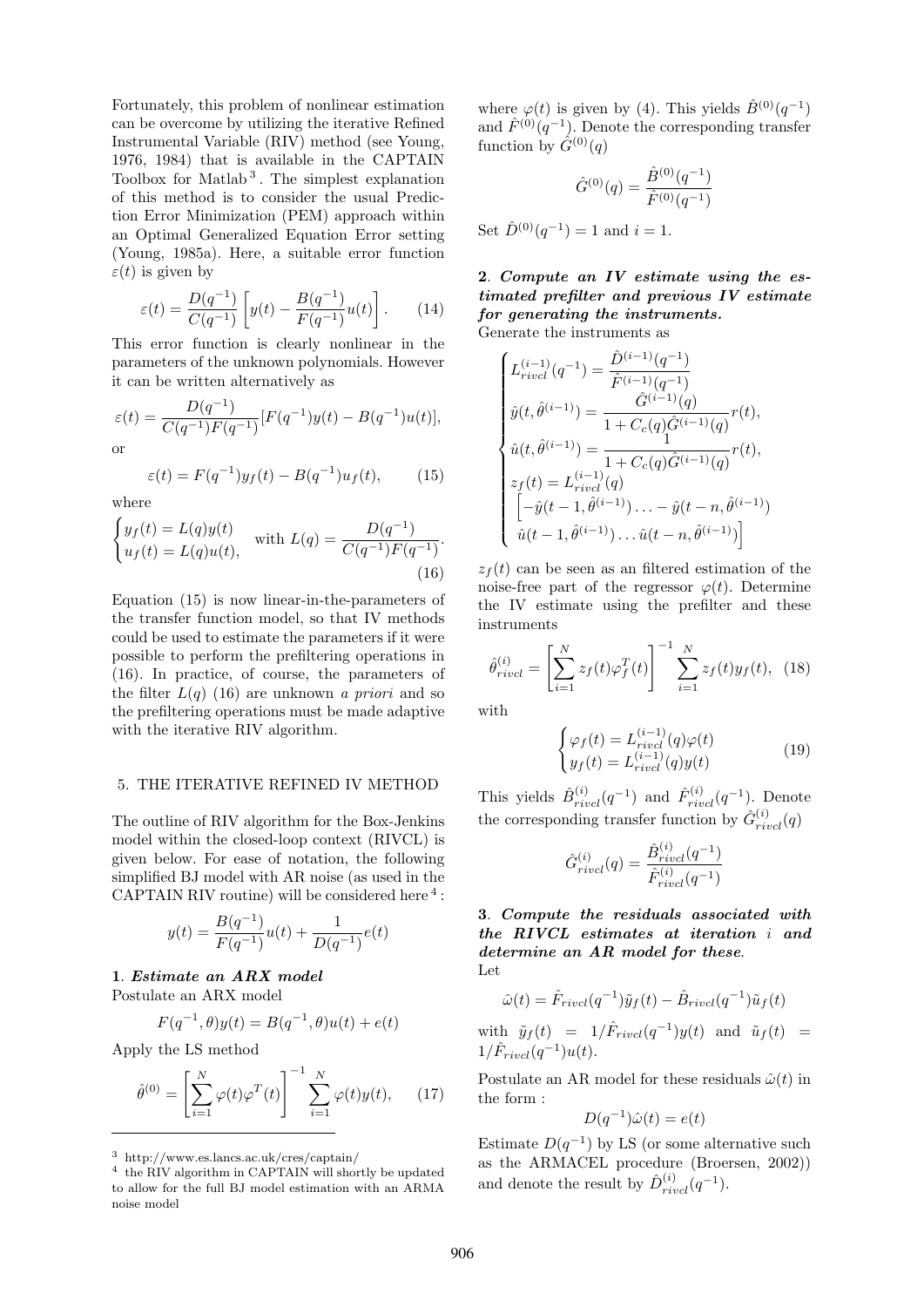**4. Repeat from step 2**. Stop when  $\hat{F}_{rivcl}^{(i)}$ ,  $\hat{B}_{rivcl}^{(i)}$ and  $\hat{D}_{rivel}^{(i)}$  have converged. Considerable previous experience with the RIV algorithm has shown that this iterative relaxation approach normally requires only two to four iterations to converge on a reasonable set of model parameters but a convergence criterion could be incorporated.

#### 5.1 Comments

- Adaptive prefiltering of both  $I/O$  data signals is an inherent part of the RIVCL estimation.
- This algorithm requires knowledge of the controller but a solution is to estimate the closed-loop TF (instead of the open-loop one) in the first step of the algorithm and then to construct the instruments on the basis of this closed-loop TF and  $r(t)$ .

### 5.2 The Closed-Loop Simplified Refined IV (SRIVCL) algorithm

Like its close relative RIV, the RIVCL algorithm described above with ARMA or AR noise modelling does not necessarily require the concurrent estimation of a noise model and, indeed, is statistically efficient for this model if the additive noise on the output is white. In the RIV case, this algorithm is called the Simplified RIV (SRIV) algorithm (Young, 1985b) and so we will refer to this closed loop equivalent as the Simplified RIVCL (SRIVCL) algorithm. It is identical to the RIVCL algorithm except that the adaptive prefiltering operation simplifies by setting  $D^{(i-1)}(q^{-1}) = 1$ .

The SRIVCL algorithm is not only easy to implement since it does not require concurrent estimation of a disturbance model (and is therefore independent of any stochastic assumption about the noise process, which can take on any form), but it also provides very good estimates in many practical situations. Over many years, the SRIV algorithm has proven to be quite robust in the face of non-standard noise on the output signal, producing consistent, asymptotically unbiased and relatively low variance parameter estimates in case of open-loop identification (Young, 1984). The closed loop algorithm is virtually identical to the open loop algorithm and so similar performance is to be expected.

#### 6. SIMULATION EXAMPLES

The following numerical example is used to illustrate the performance of the proposed method (Gilson and Van den Hof, 2005). The process to be identified is described by equation (1), where

$$
G_0(q) = \frac{0.5q^{-1}}{1 - 0.8q^{-1}}, \quad n = 1
$$
  

$$
C_c(q) = \frac{0.0012 + 0.0002q^{-1} - 0.001q^{-2}}{0.5 - 0.9656q^{-1} + 0.4656q^{-2}}
$$

 $r(t)$  is a deterministic sequence (realization of a random binary signal) and  $e_0(t)$  is a white noise uncorrelated with  $r(t)$ .

#### 6.1 Example 1: white noise

Firstly, a white noise disturbance  $(H_0(q) = 1)$  is considered in order to validate the performance of the proposed simplified refined IV (srivcl) algorithm in the case  $S \in \mathcal{M}$ . The process parameters are estimated on the basis of closed-loop data sequences of length  $N = 1000$ . A Monte Carlo simulation of 100 experiments has been performed for a signal to noise ratio

$$
SNR = 10 \log \left( \frac{P_{y_d}}{P_e} \right) = 15 \text{ dB}, \qquad (20)
$$

where  $P_x$  denotes the power of the signal x and  $y_d$  is the noise-free output signal.

The proposed method is compared to another approximatively optimal IV method referenced as div (without noise model estimation, see Gilson and Van den Hof (2005)). The Monte Carlo simulation (MCS) results are presented in Table 1 where the mean and standard deviation of the estimated parameters are displayed. It can be seen that both methods deliver unbiased and accurate results, with smaller standard errors for the proposed srivcl method.

| param.      | true   | div                  | srivcl               |  |
|-------------|--------|----------------------|----------------------|--|
| 01          | 0.5    | $0.4999 \pm 0.0062$  | $0.5000 \pm 0.0039$  |  |
| $\hat{a}_1$ | $-0.8$ | $-0.7996 \pm 0.0033$ | $-0.7999 \pm 0.0023$ |  |
|             |        |                      |                      |  |

Table 1. MCS results -  $H_0(q)=1$ 

#### 6.2 Example 2: colored noise

A second example is used to analyse the performance of the proposed methods in the case of a colored noise, with

$$
H_0(q) = \frac{1 - 1.56q^{-1} + 1.045q^{-2} - 0.3338q^{-3}}{1 - 2.35q^{-1} + 2.09q^{-2} - 0.6675q^{-3}}
$$

The proposed methods (referred to as rivcl and srivcl) are compared to the div algorithm and another approximatively optimal IV method which estimates an ARARX model and is referred to as divn (Gilson and Van den Hof, 2005). Moreover, note that a simplified BJ noise model is used in the rivcl  $(C(q^{-1}) = 1)$  case. Therefore, the case  $G_0 \in \mathcal{G}$  (and not  $\mathcal{S} \in \mathcal{M}$ ) is considered in this example in order to analyse the robustness of the proposed method to the noise.

The process parameters are estimated on the basis